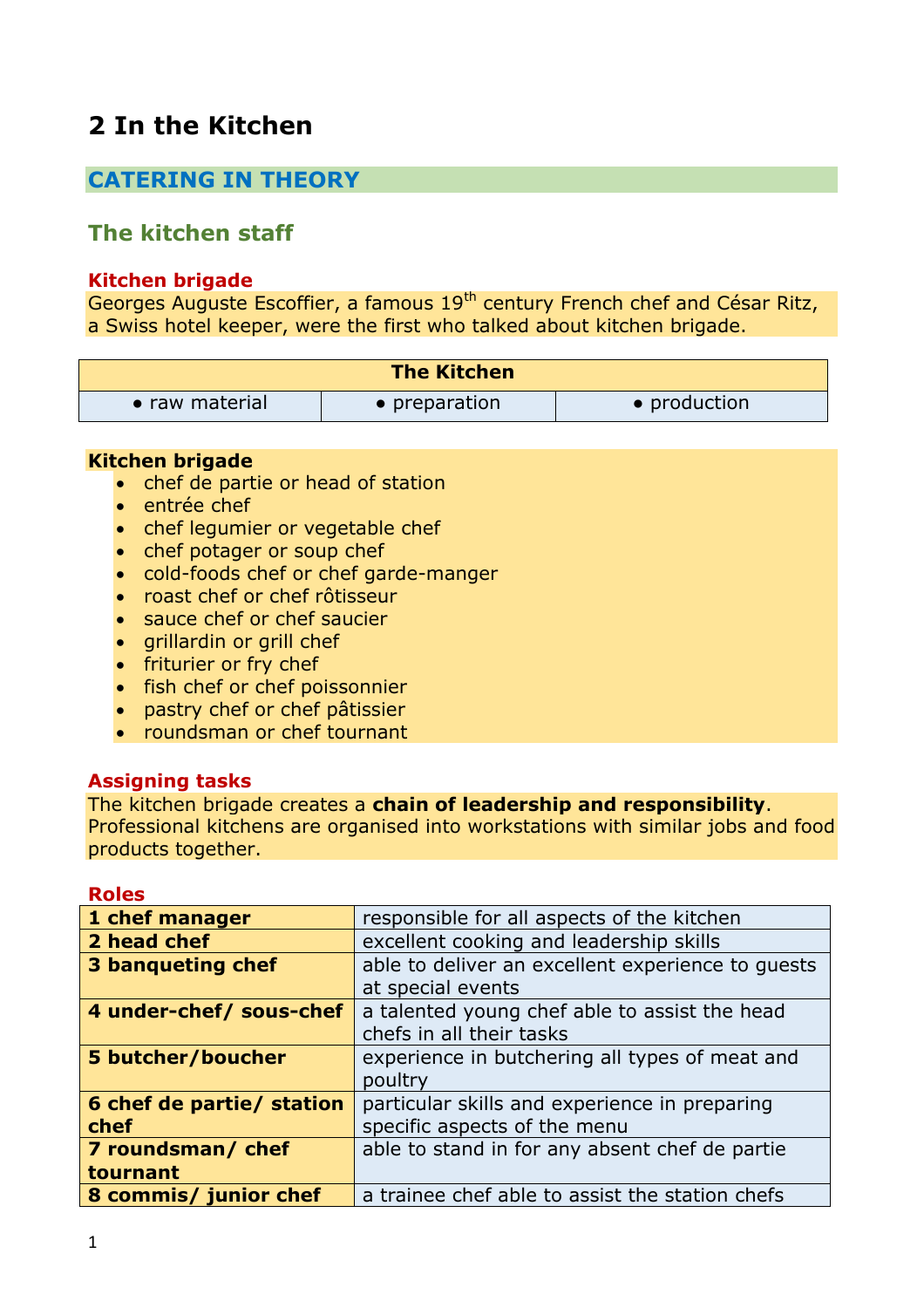### **A chef's uniform**

- the toque or chef's hat
- a bandana to cover the hair
- a triangle (kind of scarf) to absorb sweat and stop the neck from getting cold
- the chef's jacket (heat-resistant, white cotton)
- an apron
- the torchon which chefs tie to the apron
- chefs' trousers of non-flammable material
- shoes (comfortable and lightweight)

### **Hygiene**

The kitchen hygiene rules to avoid contamination:

- wash and dry your hands carefully
- dry your hands with clean towels, disposable paper towels or under a hand dryer
- never transit from dirty to clean areas
- wear clean protective clothing (apron or jacket)
- keep personal clothes and items away from where the food is prepared
- never smoke, chew gum, eat
- never cough or sneeze over food
- tie long hair back or cover it
- keep your nails short
- don't wear jewelry
- make sure cuts are covered by a clean waterproof plaster or bandage
- wear disposable gloves
- clean workstations with ammonia and denatured alcohol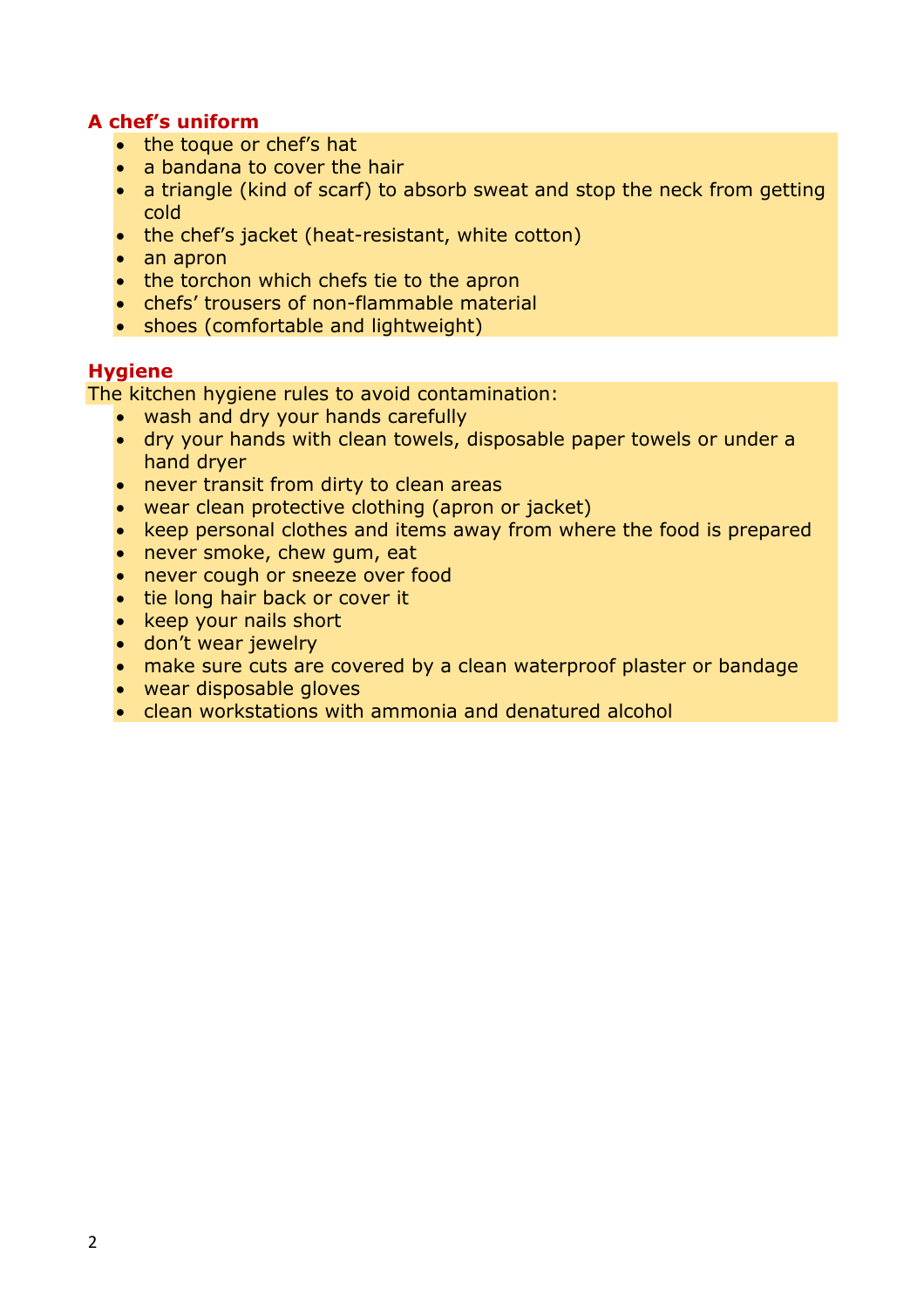## **The kitchen and the equipment**

#### **Kitchen areas**

The way a restaurant's kitchen is designed and run varies depending on its location, the type of customer, the number of covers, the menu, the type of service and the number of staff it has.

### **Kitchen design**

The **main kitchen**, where hot food is prepared, needs to be in a strategic point: behind the **service area** and in front of the **cold storage rooms**, where raw materials are stored. Access to storage should be separate from food preparation areas. Storage premises should ensure the regular supply of fresh materials. The **dishwashing area** needs to be near the main kitchen. The **cold preparation section** must be near the **cold storage rooms**. Next to this, you usually find the **storeroom**.

### **Equipment**

The equipment can be divided into subcategories:

- the first category: **food preparation appliances** (all the machinery used to prepare food for cooking such as a food blender or a grater)
- the second category: **cooking appliances** (machines used to cook food, like fryers and cookers)
- the third category: **refrigeration** (to preserve food safety at low temperatures and to prevent the growth of microorganisms such as fridges and icemakers)
- the fourth category: **cookware** (to contain and cook food like frying pans, saucepans, etc.)
- the final category: kitchen utensils and cutlery (to prepare, serve and eat food such as kitchen knives, stirring spoons, etc.)

### **Food preparation appliances**

- meat slicer (*affettatrice*) grater (*grattugia*)
- bread slicer (*affettatrice per pane*)<br>• food blender (*frullatore*)
- 
- 
- 
- 
- food mixer (*impastatrice mixer*)
- lemon squeezer (*spremiagrumi*)
- weighing scales (*bilance*) potato peeler (*sbucciapatate*)
- juicer (*centrifuga*) grinder (*tritacarne*)

#### **Food processors vs food mixers**

Compact compared to mixers, **food processors** are still versatile machines which can have a range of attachments for shredding, slicing, blending, etc. **Food mixers**, which are larger than food processors, offer even more food preparation capabilities and possibilities. With some attachments you can prepare fresh pasta, mince meat for sausages, peel potatoes, etc.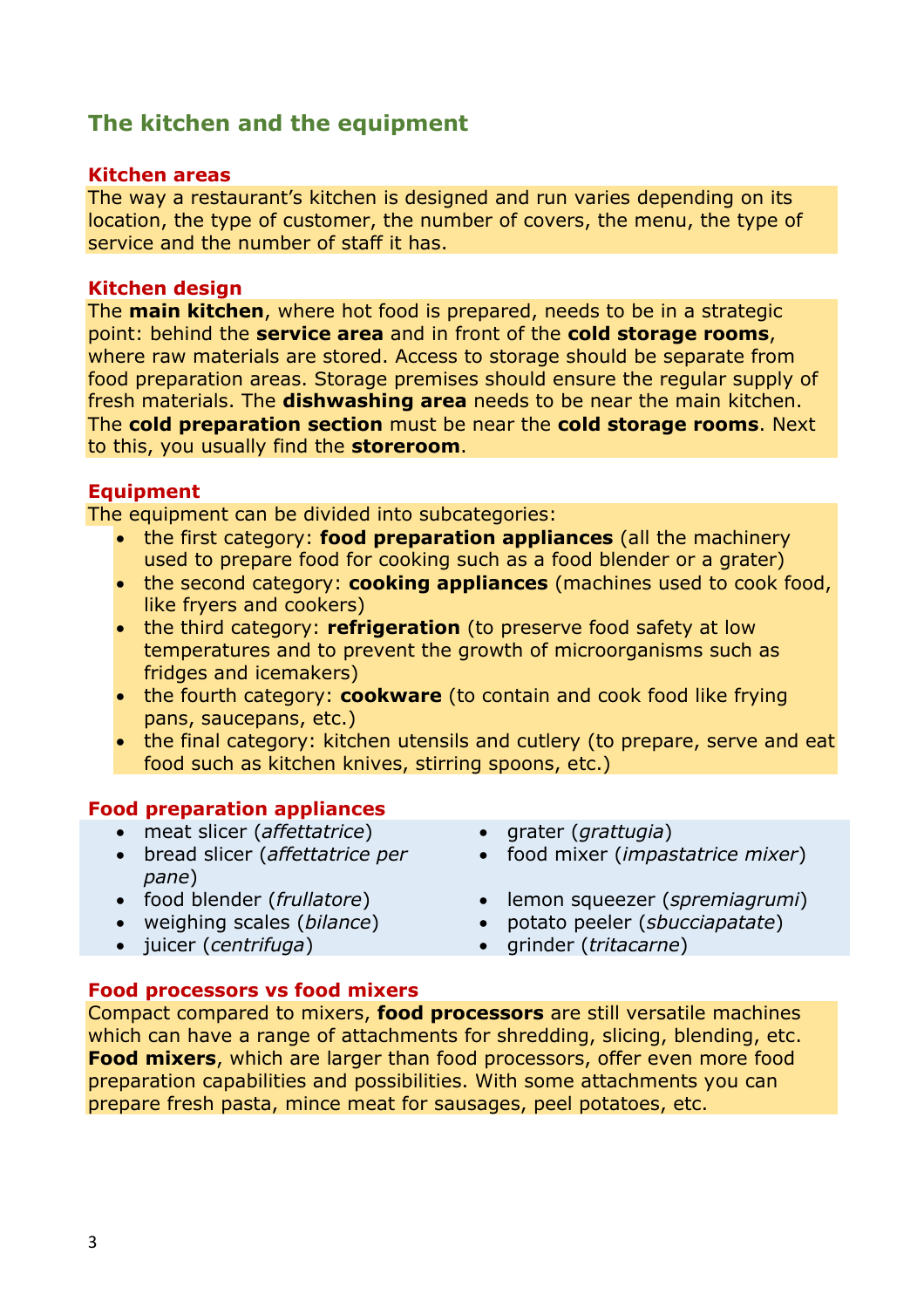### **Cooking and refrigerating appliances**

A **cooker** is one of the most important kitchen appliances. The factors you should consider when you choose cooking and refrigerating systems are the following: kitchen layout, cost, health and safety, energy efficiency, restaurant covers and menu.

### **Cooking appliances**

- gas cookers (*fornelli a gas*) deep fryers (*friggitrici*)
- electric cookers (*fornelli elettrici*)
- induction cookers (*fornelli a induzione*)
- fry-top grills (*griglie per friggere*)
- grills or barbecues (*griglie o barbecue*)
- slow cookers (*fornelli a fuoco lento*)

### **Refrigeration appliances**

- cold store rooms (*celle frigorifere*)
- vertical fridges (*frigoriferi verticali*)
- top-opening fridges (*frigoriferi orizzontali*)

#### **Cookware**

- casserole dish (*casseruola*) sauteuse (*padella sauté*)
- frying pan (*padella per friggere*)
- stockpot (*pentola per brodo*) fish kettle (*pesciera*)
- bain-marie (*pentola per bagnomaria*)
- 
- traditional static ovens (*forni statici tradizionali*)
- fan ovens (*forni ventilati*)
- microwave ovens (*forni a microonde*)
- steam ovens (*forni a vapore*)
- blast chillers (*abbattitori di temperature*)
- ice makers (*macchine per il ghiaccio*)
- 
- braising pan (*pentola per brasato*)
- 
- roasting pan (*teglia da forno*)

### **Kitchen knives**

Kitchen knives are a vital part of a chef's equipment and must be of high quality. The structure of a knife has three parts: the blade, the bolster and the handle. Blades are usually made of steel alloys and can be stamped. The **cutting edge** of the blade can be smooth, fluted, curved or serrated. The handle should be non-slip, ergonomic and crushproof.

### **Different kitchen knives**

- chef's knife (*coltello del cuoco*) fillet knife (*per sfilettare*)
- paring or peeling knife (*spelucchino*)
- potato peeler (*sbucciapatate*) carving knife (*trinciante*)
- 
- 
- meat cleaver (*da carne*)
- 
- utility knife (*multiuso*) classic carving knife or scimitar